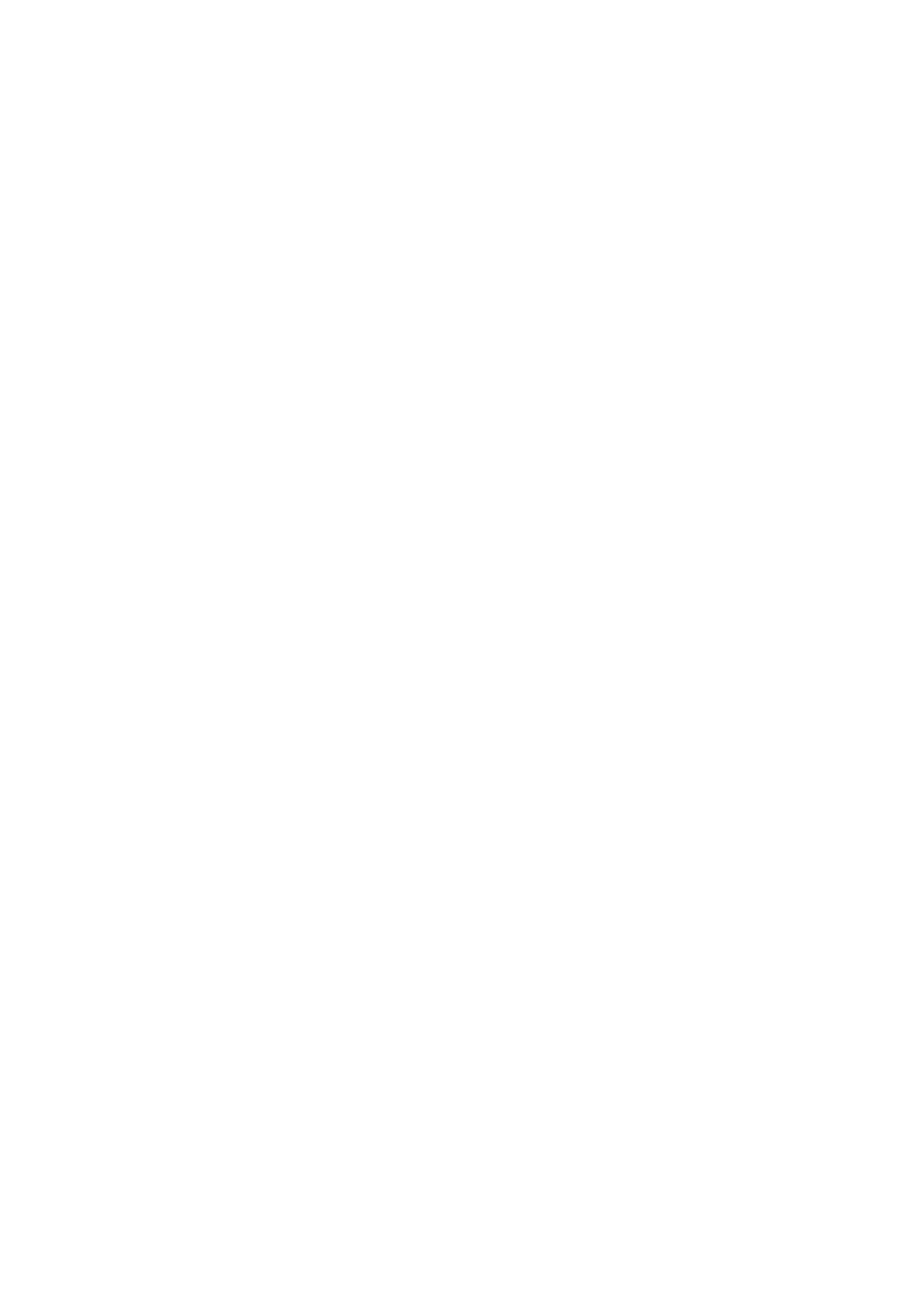| <b>DISTRICT: Dadeldhura</b><br>$[73]$ |                  |                             | V.D.C./MUNICIPALITY: Ajayameru | [1]   |
|---------------------------------------|------------------|-----------------------------|--------------------------------|-------|
| <b>WARD</b>                           | <b>HOUSEHOLD</b> | <b>POPULATION</b>           |                                |       |
|                                       |                  | <b>MALE</b><br><b>TOTAL</b> | <b>FEMALE</b>                  |       |
|                                       | 108              | 458                         | 215                            | 243   |
| 2                                     | 87               | 419                         | 167                            | 252   |
| З                                     | 105              | 522                         | 239                            | 283   |
| Δ                                     | 100              | 462                         | 208                            | 254   |
| 5                                     | 83               | 456                         | 224                            | 232   |
| 6                                     | 58               | 250                         | 114                            | 136   |
|                                       | 75               | 434                         | 204                            | 230   |
| 8                                     | 109              | 560                         | 267                            | 293   |
| 9                                     | 61               | 291                         | 127                            | 164   |
| <b>TOTAL</b>                          | 786              | 3,852                       | 1,765                          | 2,087 |

| <b>DISTRICT: Dadeldhura</b><br>$[73]$ |                  |                             | <b>V.D.C./MUNICIPALITY: Alital</b> | [2]   |
|---------------------------------------|------------------|-----------------------------|------------------------------------|-------|
| <b>WARD</b>                           |                  | <b>POPULATION</b>           |                                    |       |
|                                       | <b>HOUSEHOLD</b> | <b>TOTAL</b><br><b>MALE</b> | <b>FEMALE</b>                      |       |
|                                       | 90               | 515                         | 253                                | 262   |
| っ                                     | 156              | 893                         | 402                                | 491   |
| 3                                     | 212              | 1,137                       | 533                                | 604   |
|                                       | 374              | 2,131                       | 1,015                              | 1,116 |
| 5                                     | 512              | 2,787                       | 1,328                              | 1,459 |
| 6                                     | 331              | 2,031                       | 1,007                              | 1,024 |
|                                       | 296              | 1,595                       | 763                                | 832   |
| 8                                     | 266              | 1,547                       | 722                                | 825   |
| 9                                     | 142              | 825                         | 423                                | 402   |
| <b>TOTAL</b>                          | 2,379            | 13,461                      | 6,446                              | 7,015 |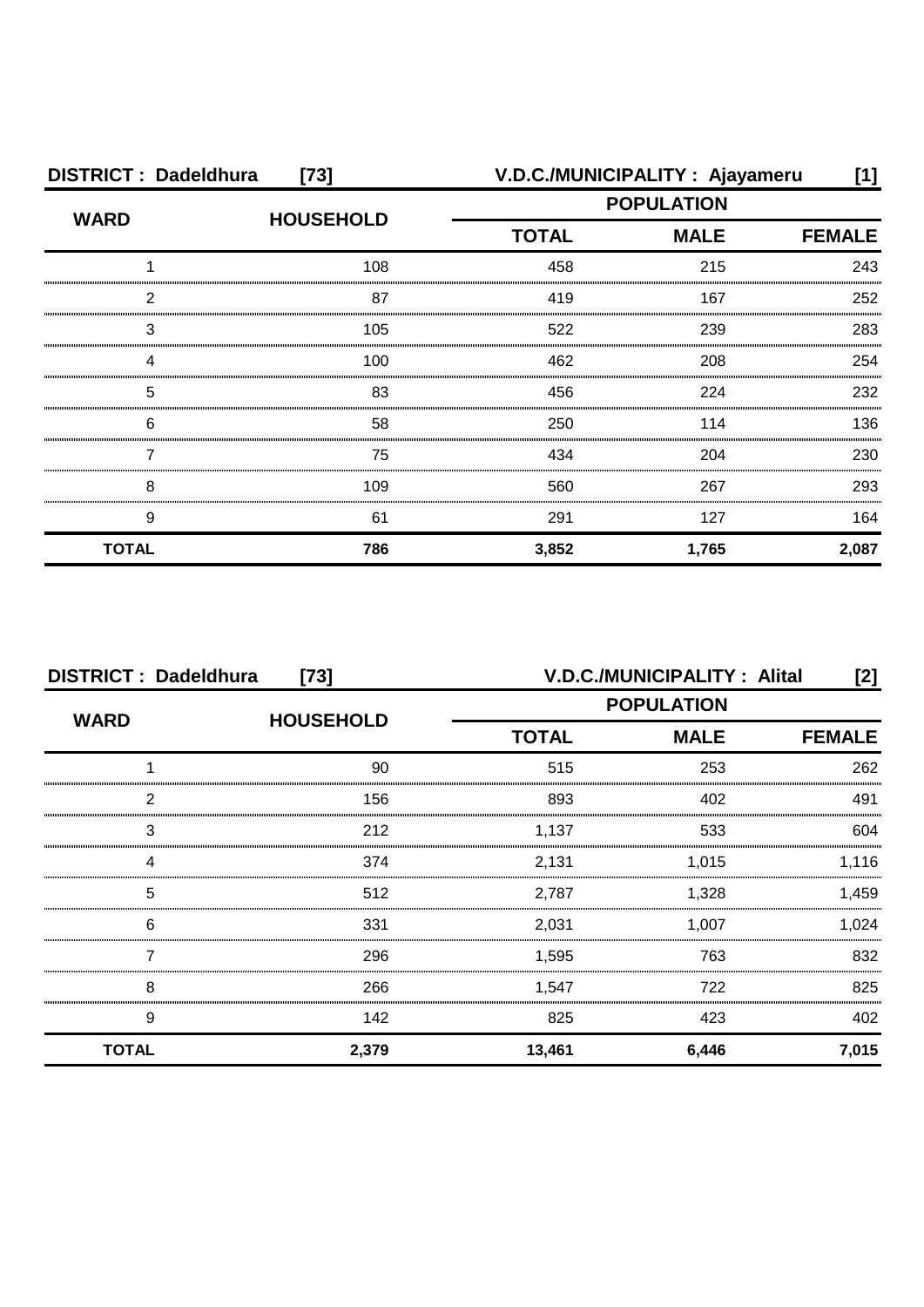| <b>DISTRICT: Dadeldhura</b><br>[73] V.D.C./MUNICIPALITY: Amargadhi Municipality<br>[3] |                  |              |                   |               |
|----------------------------------------------------------------------------------------|------------------|--------------|-------------------|---------------|
| <b>WARD</b>                                                                            | <b>HOUSEHOLD</b> |              | <b>POPULATION</b> |               |
|                                                                                        |                  | <b>TOTAL</b> | <b>MALE</b>       | <b>FEMALE</b> |
|                                                                                        | 526              | 2,358        | 1,061             | 1,297         |
| 2                                                                                      | 368              | 1,842        | 857               | 985           |
| 3                                                                                      | 359              | 1,716        | 817               | 899           |
|                                                                                        | 338              | 1,428        | 662               | 766           |
| 5                                                                                      | 1,056            | 4,122        | 2,293             | 1,829         |
| 6                                                                                      | 310              | 1,457        | 655               | 802           |
|                                                                                        | 429              | 2,236        | 1,021             | 1,215         |
| 8                                                                                      | 468              | 2,088        | 1,031             | 1,057         |
| 9                                                                                      | 308              | 1,439        | 608               | 831           |
| 10                                                                                     | 283              | 1,180        | 478               | 702           |
| 11                                                                                     | 333              | 1,379        | 520               | 859           |
| <b>TOTAL</b>                                                                           | 4,778            | 21,245       | 10,003            | 11,242        |

| <b>DISTRICT: Dadeldhura</b><br>$[73]$ |                  |                   | V.D.C./MUNICIPALITY: Ashigram | [4]           |
|---------------------------------------|------------------|-------------------|-------------------------------|---------------|
| <b>WARD</b>                           | <b>HOUSEHOLD</b> | <b>POPULATION</b> |                               |               |
|                                       |                  | <b>TOTAL</b>      | <b>MALE</b>                   | <b>FEMALE</b> |
|                                       | 110              | 543               | 239                           | 304           |
| 2                                     | 55               | 256               | 126                           | 130           |
| 3                                     | 82               | 407               | 182                           | 225           |
|                                       | 25               | 145               | 67                            | 78            |
| 5                                     | 57               | 283               | 115                           | 168           |
| 6                                     | 39               | 192               | 95                            | 97            |
|                                       | 103              | 591               | 291                           | 300           |
| 8                                     | 84               | 428               | 191                           | 237           |
| 9                                     | 95               | 543               | 267                           | 276           |
| <b>TOTAL</b>                          | 650              | 3,388             | 1,573                         | 1,815         |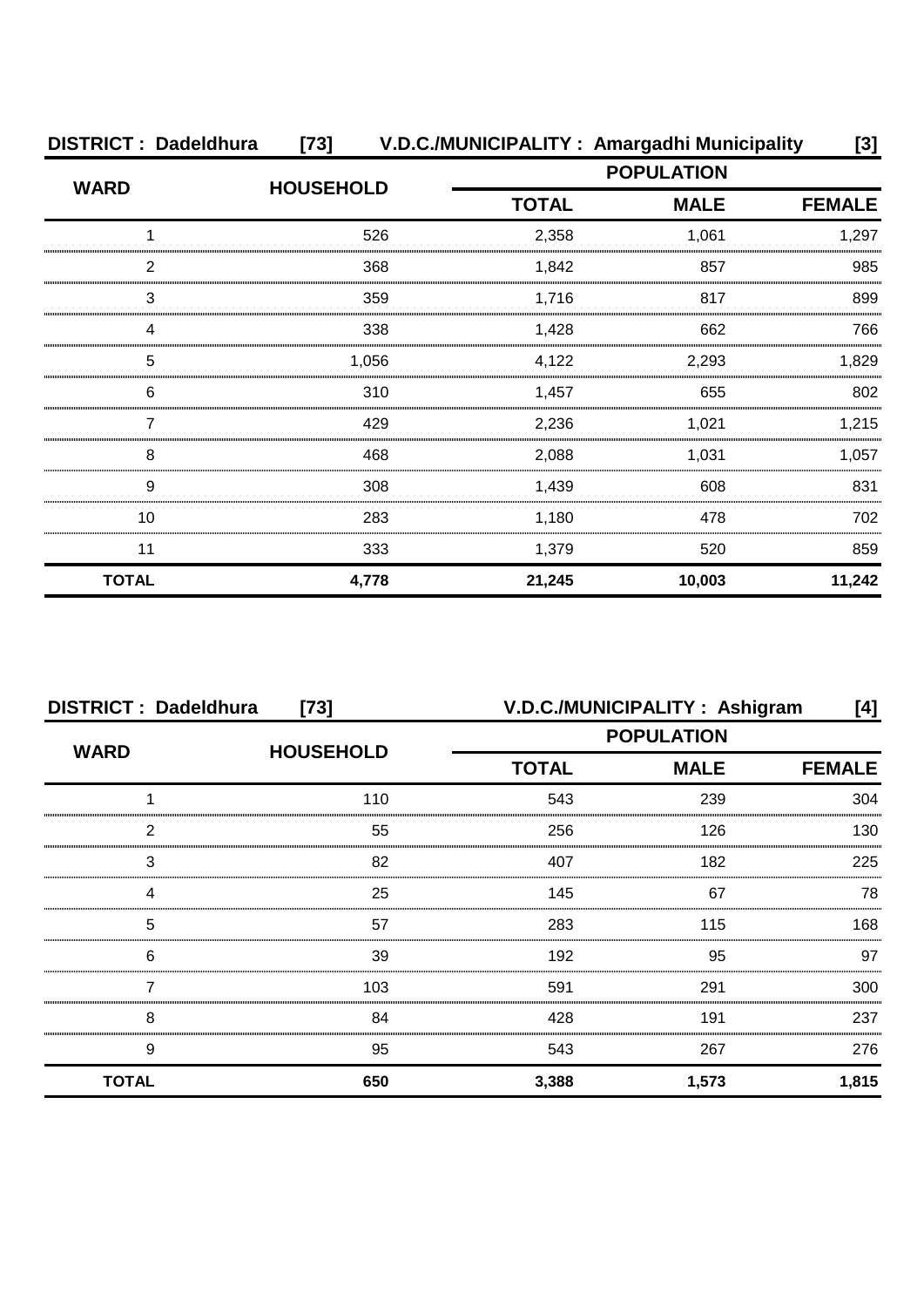| <b>DISTRICT: Dadeldhura</b><br>$[73]$ |                  |                   | V.D.C./MUNICIPALITY: Bagarkot | [5]           |
|---------------------------------------|------------------|-------------------|-------------------------------|---------------|
| <b>WARD</b>                           | <b>HOUSEHOLD</b> | <b>POPULATION</b> |                               |               |
|                                       |                  | <b>TOTAL</b>      | <b>MALE</b>                   | <b>FEMALE</b> |
|                                       | 39               | 222               | 116                           | 106           |
| 2                                     | 31               | 160               | 70                            | 90            |
| 3                                     | 44               | 258               | 127                           | 131           |
|                                       | 136              | 759               | 386                           | 373           |
| 5                                     | 178              | 965               | 456                           | 509           |
| 6                                     | 64               | 396               | 201                           | 195           |
|                                       | 195              | 987               | 494                           | 493           |
| 8                                     | 112              | 564               | 275                           | 289           |
| 9                                     | 60               | 321               | 154                           | 167           |
| <b>TOTAL</b>                          | 859              | 4,632             | 2,279                         | 2,353         |

| <b>DISTRICT: Dadeldhura</b><br>$[73]$ |                  | V.D.C./MUNICIPALITY : Belapur<br>[6] |             |               |
|---------------------------------------|------------------|--------------------------------------|-------------|---------------|
| <b>WARD</b>                           | <b>HOUSEHOLD</b> | <b>POPULATION</b>                    |             |               |
|                                       |                  | <b>TOTAL</b>                         | <b>MALE</b> | <b>FEMALE</b> |
|                                       | 96               | 473                                  | 211         | 262           |
| 2                                     | 79               | 316                                  | 108         | 208           |
| 3                                     | 90               | 379                                  | 150         | 229           |
| Δ                                     | 194              | 937                                  | 435         | 502           |
| 5                                     | 194              | 964                                  | 430         | 534           |
| 6                                     | 287              | 1,443                                | 672         | 771           |
|                                       | 166              | 903                                  | 407         | 496           |
| 8                                     | 161              | 937                                  | 418         | 519           |
| 9                                     | 184              | 1,022                                | 443         | 579           |
| <b>TOTAL</b>                          | 1,451            | 7,374                                | 3,274       | 4,100         |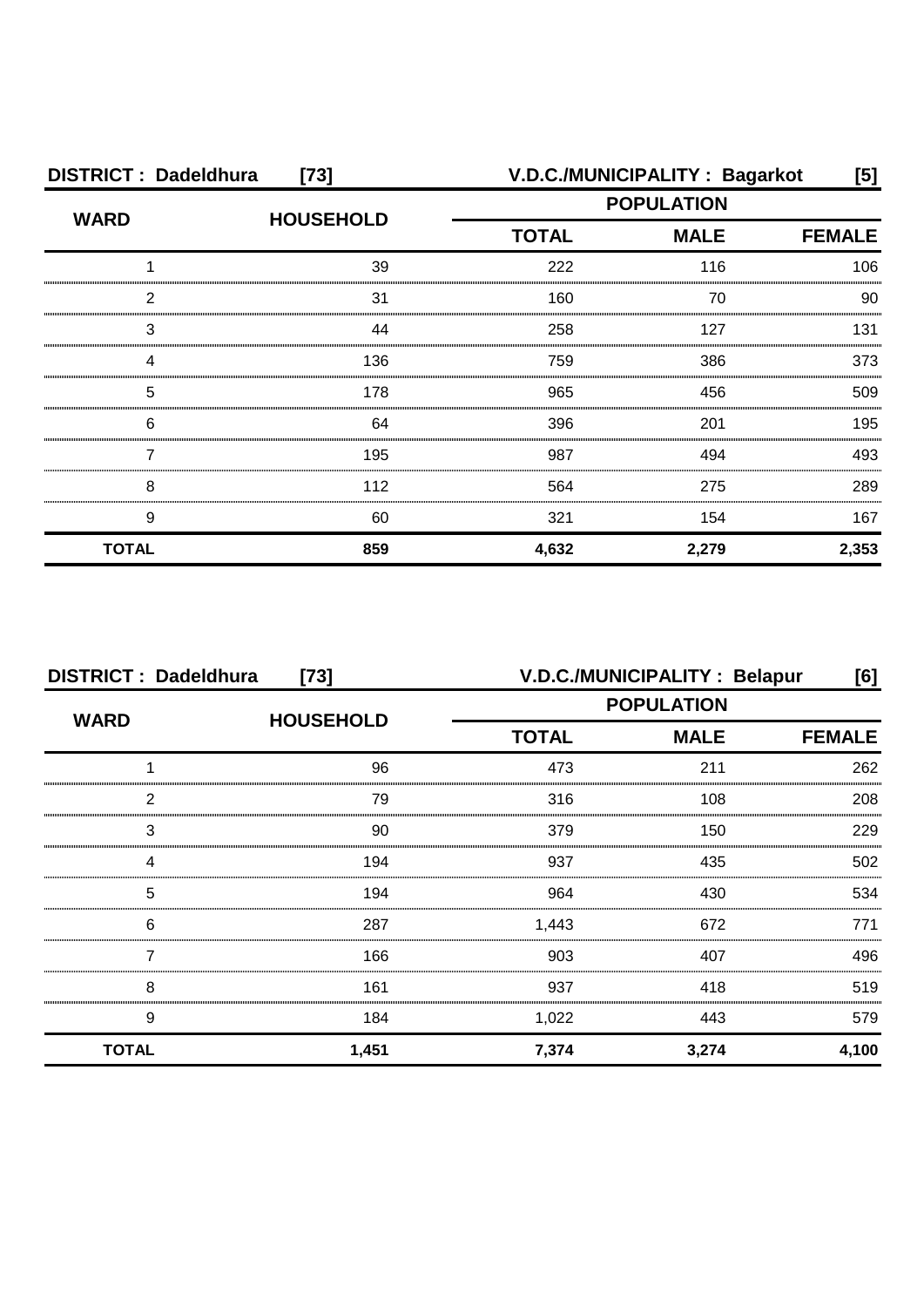| <b>DISTRICT: Dadeldhura</b><br>$[73]$ |                  |                   | V.D.C./MUNICIPALITY: Bhadrapur | [7]           |
|---------------------------------------|------------------|-------------------|--------------------------------|---------------|
| <b>WARD</b>                           | <b>HOUSEHOLD</b> | <b>POPULATION</b> |                                |               |
|                                       |                  | <b>TOTAL</b>      | <b>MALE</b>                    | <b>FEMALE</b> |
|                                       | 27               | 114               | 43                             | 71            |
| 2                                     | 51               | 220               | 97                             | 123           |
| 3                                     | 26               | 138               | 68                             | 70            |
|                                       | 107              | 583               | 258                            | 325           |
| 5                                     | 115              | 589               | 260                            | 329           |
| 6                                     | 32               | 160               | 74                             | 86            |
|                                       | 21               | 83                | 35                             | 48            |
| 8                                     | 34               | 165               | 76                             | 89            |
| 9                                     | 29               | 113               | 51                             | 62            |
| <b>TOTAL</b>                          | 442              | 2,165             | 962                            | 1,203         |

| <b>DISTRICT: Dadeldhura</b><br>$[73]$ |                  |                   | V.D.C./MUNICIPALITY: Bhageswor | [8]           |
|---------------------------------------|------------------|-------------------|--------------------------------|---------------|
| <b>WARD</b>                           | <b>HOUSEHOLD</b> | <b>POPULATION</b> |                                |               |
|                                       |                  | <b>TOTAL</b>      | <b>MALE</b>                    | <b>FEMALE</b> |
|                                       | 57               | 321               | 146                            | 175           |
| 2                                     | 36               | 148               | 72                             | 76            |
| 3                                     | 91               | 497               | 244                            | 253           |
| Δ                                     | 62               | 368               | 179                            | 189           |
| 5                                     | 66               | 353               | 153                            | 200           |
| 6                                     | 167              | 889               | 403                            | 486           |
|                                       | 52               | 313               | 139                            | 174           |
| 8                                     | 79               | 428               | 202                            | 226           |
| 9                                     | 72               | 400               | 195                            | 205           |
| <b>TOTAL</b>                          | 682              | 3,717             | 1,733                          | 1,984         |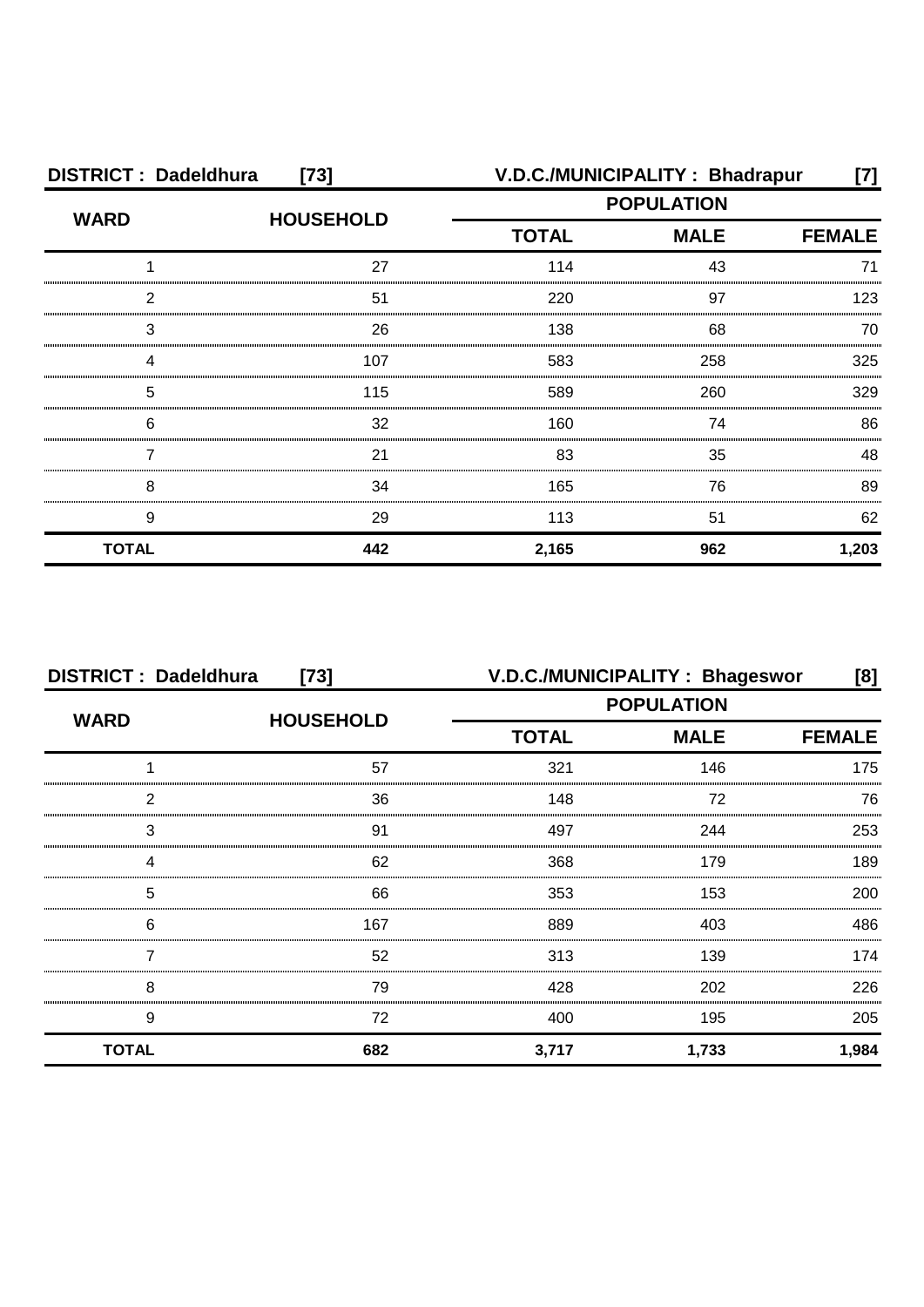| <b>DISTRICT: Dadeldhura</b><br>$[73]$ |                  |                   | V.D.C./MUNICIPALITY: Chipur | [9]           |
|---------------------------------------|------------------|-------------------|-----------------------------|---------------|
| <b>WARD</b>                           | <b>HOUSEHOLD</b> | <b>POPULATION</b> |                             |               |
|                                       |                  | <b>TOTAL</b>      | <b>MALE</b>                 | <b>FEMALE</b> |
|                                       | 75               | 341               | 163                         | 178           |
| 2                                     | 95               | 539               | 255                         | 284           |
| 3                                     | 93               | 441               | 190                         | 251           |
|                                       | 53               | 255               | 117                         | 138           |
| 5                                     | 38               | 157               | 70                          | 87            |
| 6                                     | 43               | 202               | 90                          | 112           |
|                                       | 24               | 131               | 51                          | 80            |
| 8                                     | 48               | 220               | 99                          | 121           |
| 9                                     | 86               | 438               | 216                         | 222           |
| <b>TOTAL</b>                          | 555              | 2,724             | 1,251                       | 1,473         |

| <b>DISTRICT: Dadeldhura</b> | $[73]$           |              | V.D.C./MUNICIPALITY: Dewal Dibyapur | [10]          |
|-----------------------------|------------------|--------------|-------------------------------------|---------------|
|                             |                  |              | <b>POPULATION</b>                   |               |
| <b>WARD</b>                 | <b>HOUSEHOLD</b> | <b>TOTAL</b> | <b>MALE</b>                         | <b>FEMALE</b> |
|                             | 91               | 515          | 228                                 | 287           |
| っ                           | 316              | 1.841        | 911                                 | 930           |
| 3                           | 79               | 458          | 207                                 | 251           |
|                             | 126              | 733          | 348                                 | 385           |
| 5                           | 120              | 670          | 327                                 | 343           |
| 6                           | 42               | 279          | 126                                 | 153           |
|                             | 78               | 443          | 202                                 | 241           |
| 8                           | 109              | 637          | 297                                 | 340           |
| 9                           | 62               | 303          | 140                                 | 163           |
| <b>TOTAL</b>                | 1,023            | 5,879        | 2,786                               | 3,093         |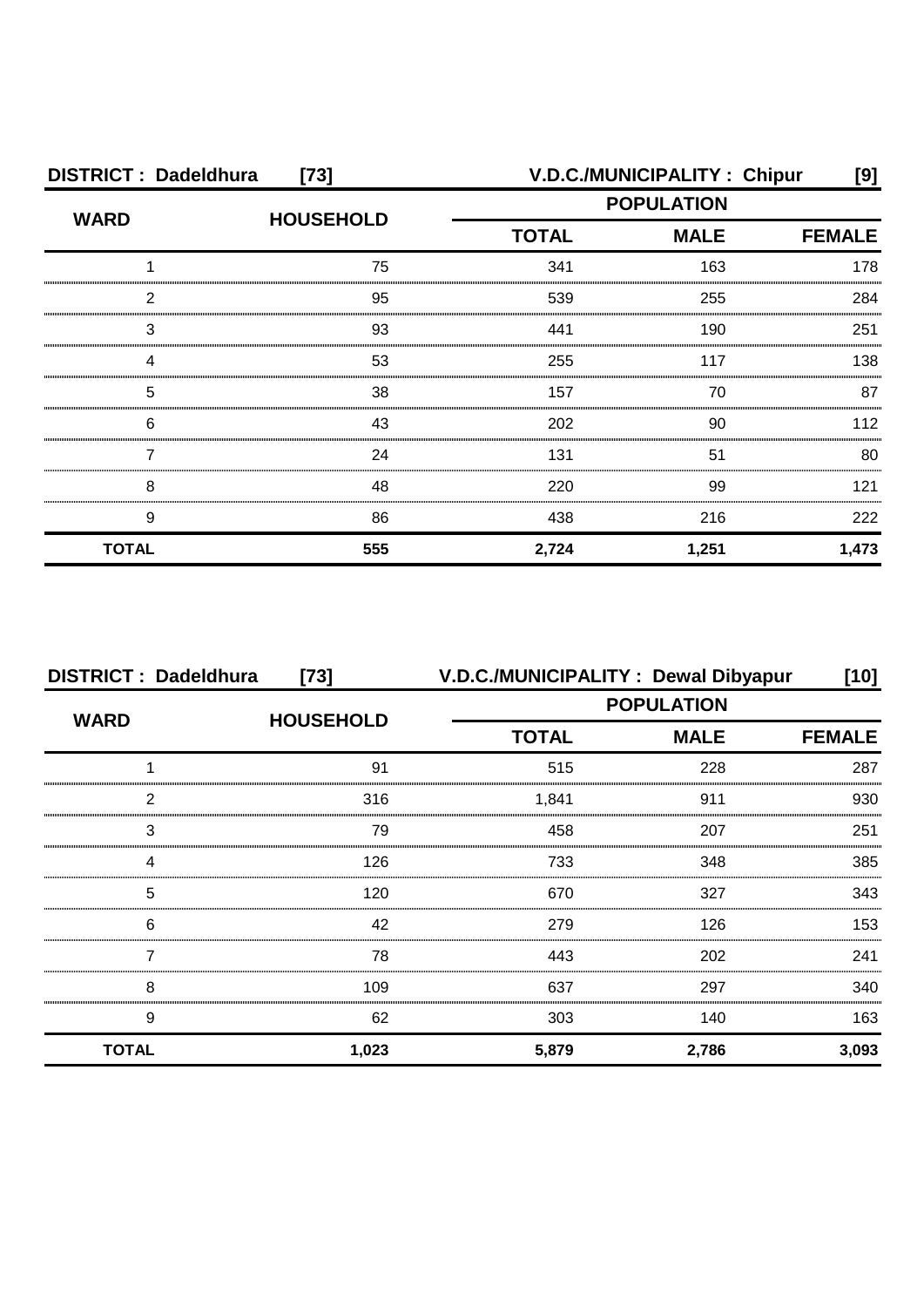| <b>DISTRICT: Dadeldhura</b><br>$[73]$ |                  | V.D.C./MUNICIPALITY: Ganeshpur |                   | [11]          |
|---------------------------------------|------------------|--------------------------------|-------------------|---------------|
| <b>WARD</b>                           | <b>HOUSEHOLD</b> |                                | <b>POPULATION</b> |               |
|                                       |                  | <b>TOTAL</b>                   | <b>MALE</b>       | <b>FEMALE</b> |
|                                       | 76               | 445                            | 176               | 269           |
| 2                                     | 89               | 450                            | 191               | 259           |
| 3                                     | 96               | 444                            | 199               | 245           |
| Δ                                     | 42               | 191                            | 72                | 119           |
| 5                                     | 57               | 302                            | 119               | 183           |
| 6                                     | 90               | 410                            | 184               | 226           |
|                                       | 114              | 575                            | 226               | 349           |
| 8                                     | 57               | 259                            | 110               | 149           |
| 9                                     | 94               | 516                            | 208               | 308           |
| <b>TOTAL</b>                          | 715              | 3,592                          | 1,485             | 2,107         |

| <b>DISTRICT: Dadeldhura</b><br>$[73]$ |                  |                   | <b>V.D.C./MUNICIPALITY: Gankhet</b> | [12]          |
|---------------------------------------|------------------|-------------------|-------------------------------------|---------------|
| <b>WARD</b>                           |                  | <b>POPULATION</b> |                                     |               |
|                                       | <b>HOUSEHOLD</b> | <b>TOTAL</b>      | <b>MALE</b>                         | <b>FEMALE</b> |
|                                       | 150              | 841               | 396                                 | 445           |
| っ                                     | 55               | 285               | 138                                 | 147           |
| 3                                     | 48               | 283               | 140                                 | 143           |
|                                       | 50               | 292               | 160                                 | 132           |
| 5                                     | 45               | 263               | 136                                 | 127           |
| 6                                     | 78               | 440               | 205                                 | 235           |
|                                       | 86               | 536               | 254                                 | 282           |
| 8                                     | 177              | 956               | 473                                 | 483           |
| 9                                     | 212              | 1,174             | 598                                 | 576           |
| <b>TOTAL</b>                          | 901              | 5,070             | 2,500                               | 2,570         |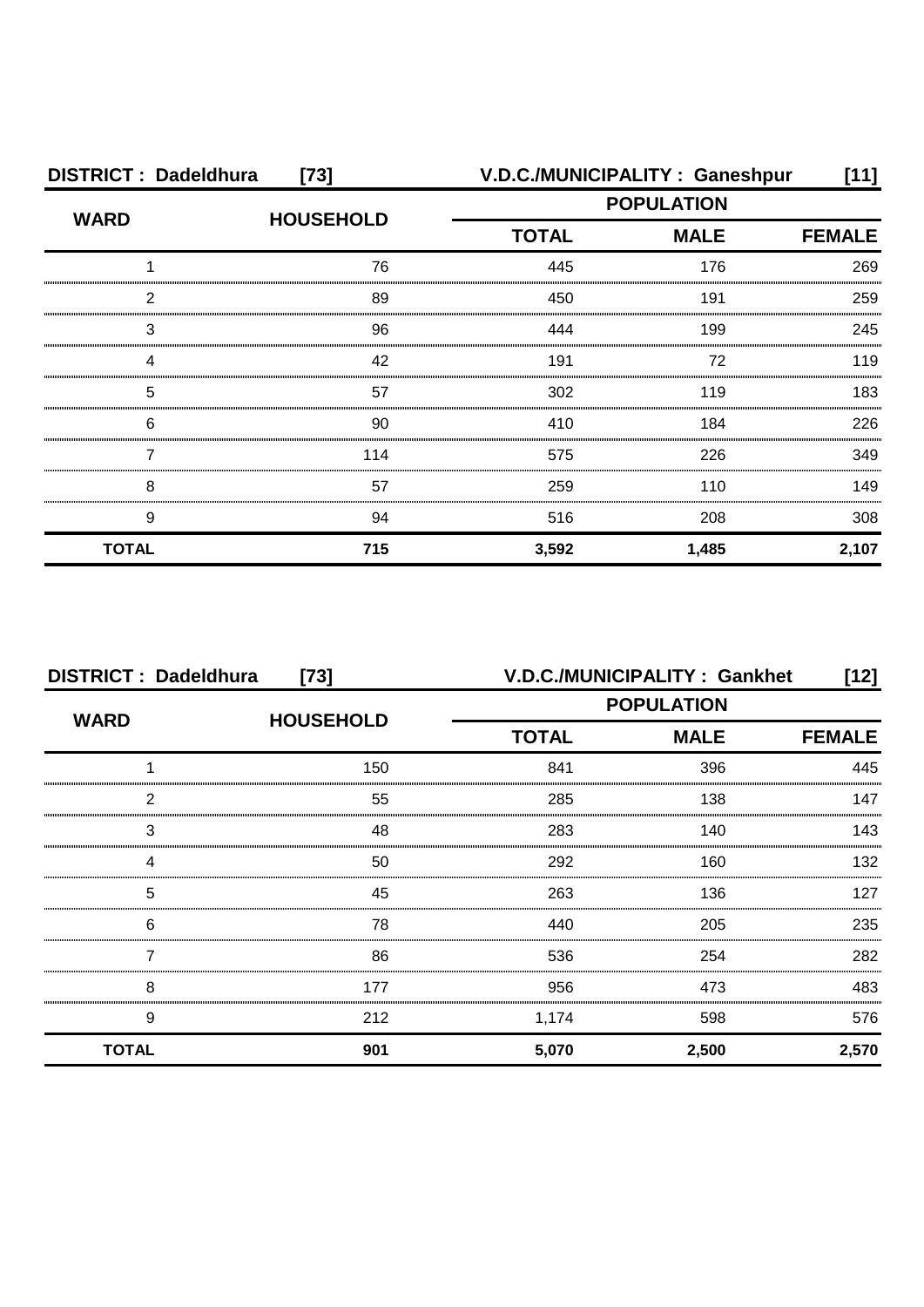| <b>DISTRICT: Dadeldhura</b><br>$[73]$ |                  |                   | V.D.C./MUNICIPALITY: Jogbuda | [13]          |
|---------------------------------------|------------------|-------------------|------------------------------|---------------|
|                                       |                  | <b>POPULATION</b> |                              |               |
| <b>WARD</b>                           | <b>HOUSEHOLD</b> | <b>TOTAL</b>      | <b>MALE</b>                  | <b>FEMALE</b> |
|                                       | 594              | 3,262             | 1,535                        | 1,727         |
| ◠                                     | 229              | 1,354             | 649                          | 705           |
| 3                                     | 183              | 1,029             | 511                          | 518           |
|                                       | 542              | 3,267             | 1,619                        | 1,648         |
| 5                                     | 340              | 2,024             | 999                          | 1,025         |
| 6                                     | 647              | 3,675             | 1,712                        | 1,963         |
|                                       | 396              | 2,290             | 1,044                        | 1,246         |
| 8                                     | 337              | 1,957             | 916                          | 1,041         |
| 9                                     | 451              | 2,774             | 1,373                        | 1,401         |
| <b>TOTAL</b>                          | 3,719            | 21,632            | 10,358                       | 11,274        |

| <b>DISTRICT: Dadeldhura</b> | $[73]$           |                   | V.D.C./MUNICIPALITY: Kailapalamandau | [14]          |
|-----------------------------|------------------|-------------------|--------------------------------------|---------------|
| <b>WARD</b>                 |                  | <b>POPULATION</b> |                                      |               |
|                             | <b>HOUSEHOLD</b> | <b>TOTAL</b>      | <b>MALE</b>                          | <b>FEMALE</b> |
|                             | 131              | 710               | 326                                  | 384           |
| っ                           | 173              | 866               | 409                                  | 457           |
| 3                           | 75               | 355               | 158                                  | 197           |
|                             | 64               | 333               | 148                                  | 185           |
| 5                           | 132              | 624               | 288                                  | 336           |
| 6                           | 71               | 385               | 181                                  | 204           |
|                             | 82               | 397               | 173                                  | 224           |
| 8                           | 63               | 311               | 133                                  | 178           |
| 9                           | 105              | 499               | 205                                  | 294           |
| <b>TOTAL</b>                | 896              | 4,480             | 2,021                                | 2,459         |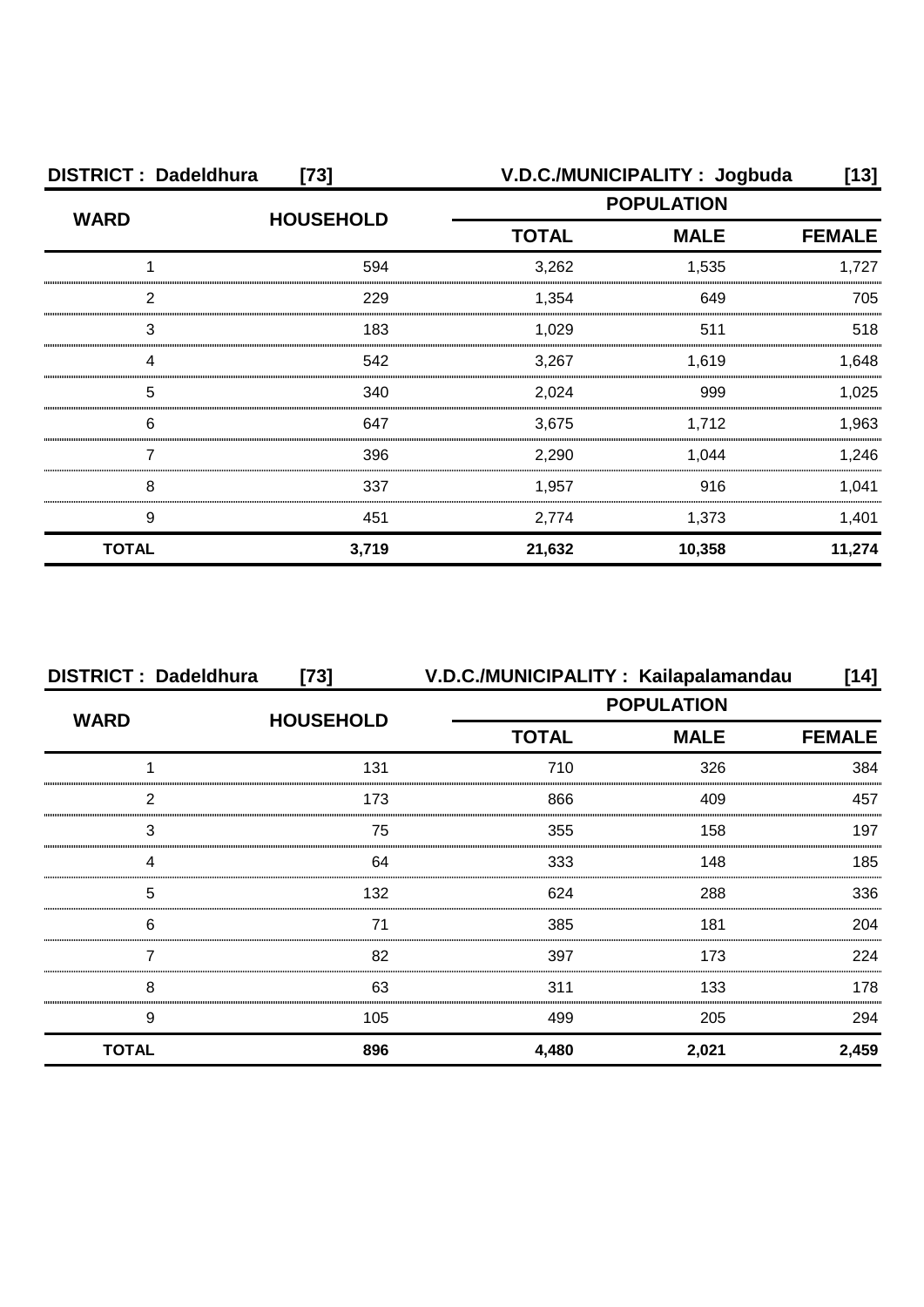| <b>DISTRICT: Dadeldhura</b><br>$[73]$ |                  |              | V.D.C./MUNICIPALITY: Koteli | [15]          |
|---------------------------------------|------------------|--------------|-----------------------------|---------------|
| <b>WARD</b>                           | <b>HOUSEHOLD</b> |              | <b>POPULATION</b>           |               |
|                                       |                  | <b>TOTAL</b> | <b>MALE</b>                 | <b>FEMALE</b> |
|                                       | 171              | 762          | 345                         | 417           |
| 2                                     | 104              | 441          | 183                         | 258           |
| 3                                     | 78               | 390          | 168                         | 222           |
| Δ                                     | 118              | 529          | 200                         | 329           |
| 5                                     | 102              | 448          | 189                         | 259           |
| 6                                     | 100              | 438          | 189                         | 249           |
|                                       | 129              | 566          | 234                         | 332           |
| 8                                     | 115              | 567          | 248                         | 319           |
| 9                                     | 99               | 459          | 200                         | 259           |
| <b>TOTAL</b>                          | 1,016            | 4,600        | 1,956                       | 2,644         |

| <b>DISTRICT: Dadeldhura</b><br>$[73]$ |                  |              | V.D.C./MUNICIPALITY: Manilek | [16]          |
|---------------------------------------|------------------|--------------|------------------------------|---------------|
| <b>WARD</b>                           | <b>HOUSEHOLD</b> |              | <b>POPULATION</b>            |               |
|                                       |                  | <b>TOTAL</b> | <b>MALE</b>                  | <b>FEMALE</b> |
|                                       | 152              | 738          | 328                          | 410           |
| 2                                     | 118              | 554          | 228                          | 326           |
| 3                                     | 84               | 397          | 147                          | 250           |
|                                       | 121              | 556          | 224                          | 332           |
| 5                                     | 139              | 677          | 293                          | 384           |
| 6                                     | 89               | 398          | 159                          | 239           |
|                                       | 107              | 491          | 221                          | 270           |
| 8                                     | 28               | 156          | 75                           | 81            |
| 9                                     | 132              | 651          | 295                          | 356           |
| <b>TOTAL</b>                          | 970              | 4,618        | 1,970                        | 2,648         |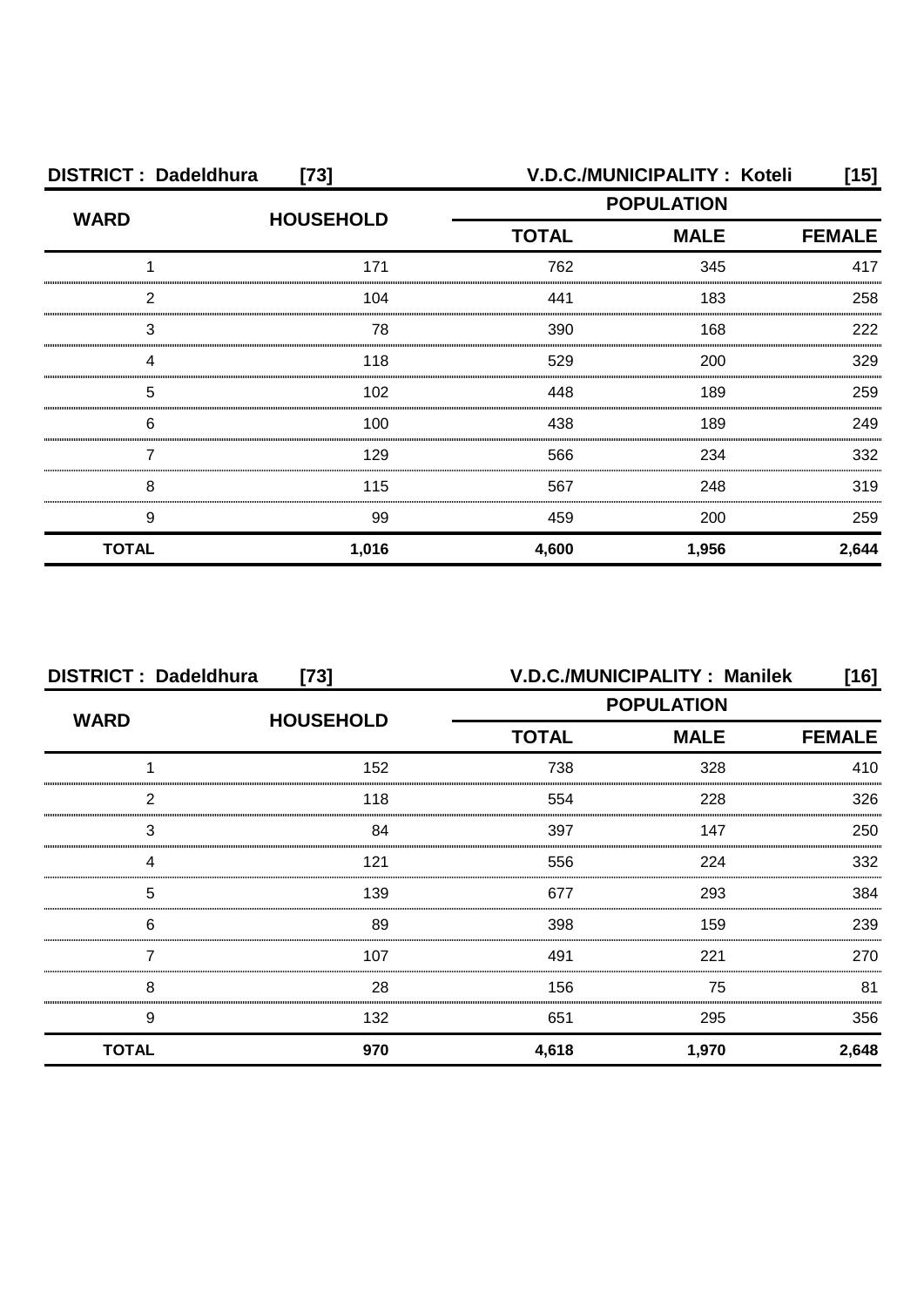| <b>DISTRICT: Dadeldhura</b><br>$[73]$ |                  | V.D.C./MUNICIPALITY: Mashtamandau<br>17] |             |               |
|---------------------------------------|------------------|------------------------------------------|-------------|---------------|
| <b>WARD</b>                           |                  | <b>POPULATION</b>                        |             |               |
|                                       | <b>HOUSEHOLD</b> | <b>TOTAL</b>                             | <b>MALE</b> | <b>FEMALE</b> |
|                                       | 80               | 393                                      | 183         | 210           |
| 2                                     | 35               | 147                                      | 56          | 91            |
| 3                                     | 76               | 376                                      | 155         | 221           |
| Δ                                     | 113              | 525                                      | 205         | 320           |
| 5                                     | 29               | 105                                      | 35          | 70            |
| 6                                     | 260              | 1,148                                    | 479         | 669           |
|                                       | 76               | 302                                      | 113         | 189           |
| 8                                     | 49               | 219                                      | 85          | 134           |
| 9                                     | 91               | 418                                      | 155         | 263           |
| <b>TOTAL</b>                          | 809              | 3,633                                    | 1,466       | 2,167         |

| <b>DISTRICT: Dadeldhura</b><br>$[73]$ |                   |              | V.D.C./MUNICIPALITY : Nawadurga | $[18]$        |  |
|---------------------------------------|-------------------|--------------|---------------------------------|---------------|--|
| <b>WARD</b>                           | <b>POPULATION</b> |              |                                 |               |  |
|                                       | <b>HOUSEHOLD</b>  | <b>TOTAL</b> | <b>MALE</b>                     | <b>FEMALE</b> |  |
|                                       | 109               | 501          | 214                             | 287           |  |
| っ                                     | 44                | 235          | 95                              | 140           |  |
| 3                                     | 76                | 368          | 143                             | 225           |  |
|                                       | 131               | 602          | 263                             | 339           |  |
| 5                                     | 47                | 223          | .94                             | 129           |  |
| 6                                     | 91                | 439          | 184                             | 255           |  |
|                                       | 67                | 366          | 148                             | 218           |  |
| 8                                     | 73                | 341          | 152                             | 189           |  |
| 9                                     | 57                | 290          | 114                             | 176           |  |
| <b>TOTAL</b>                          | 695               | 3,365        | 1,407                           | 1,958         |  |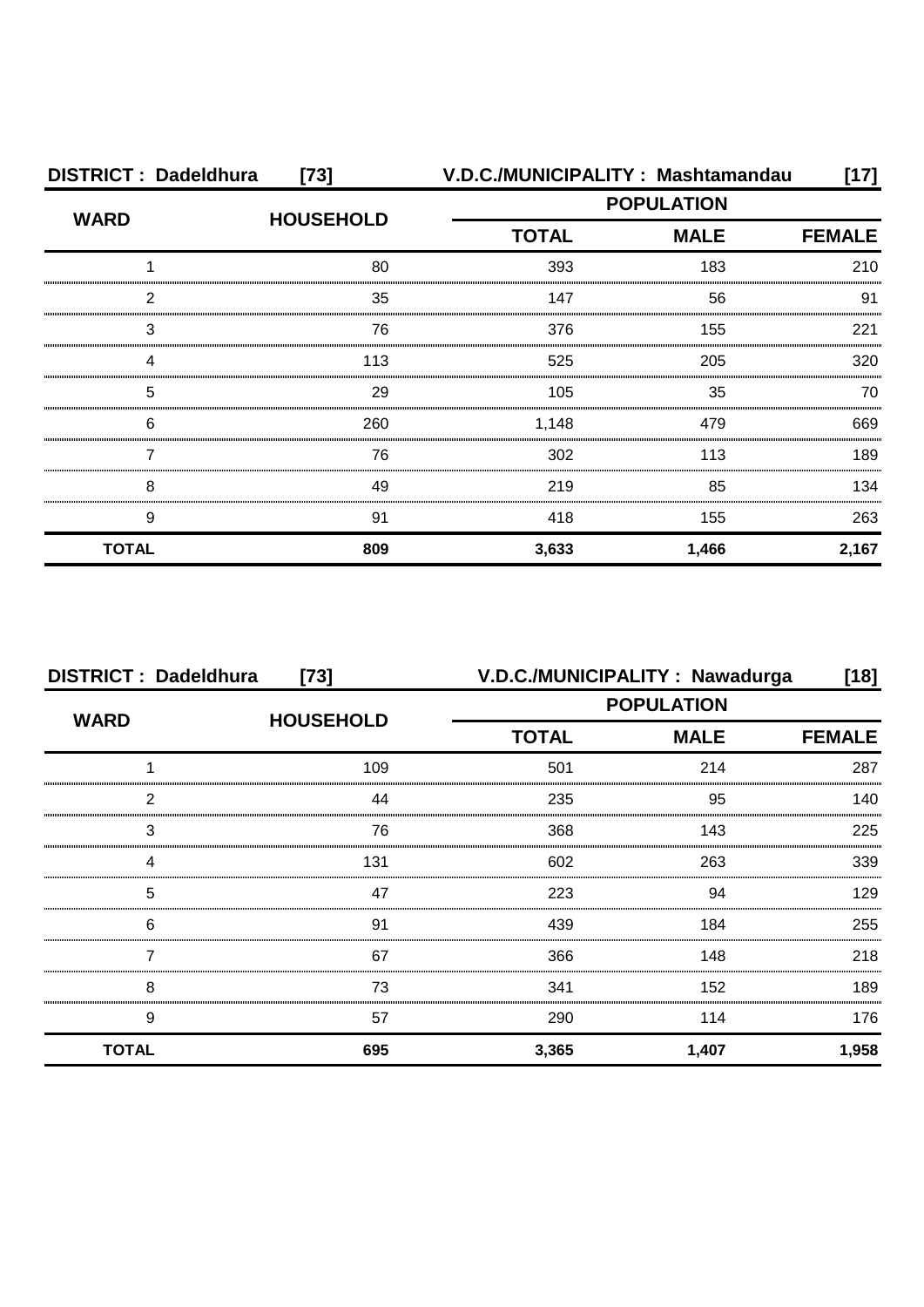| <b>DISTRICT: Dadeldhura</b><br>$[73]$ |                  |              | <b>V.D.C./MUNICIPALITY: Rupal</b> | [19]          |
|---------------------------------------|------------------|--------------|-----------------------------------|---------------|
| <b>WARD</b>                           | <b>HOUSEHOLD</b> |              | <b>POPULATION</b>                 |               |
|                                       |                  | <b>TOTAL</b> | <b>MALE</b>                       | <b>FEMALE</b> |
|                                       | 75               | 487          | 212                               | 275           |
| 2                                     | 54               | 332          | 164                               | 168           |
| 3                                     | 80               | 412          | 189                               | 223           |
| ⊿                                     | 124              | 820          | 374                               | 446           |
| 5                                     | 82               | 437          | 203                               | 234           |
| 6                                     | 79               | 563          | 268                               | 295           |
|                                       | 125              | 764          | 380                               | 384           |
| 8                                     | 167              | 1,133        | 534                               | 599           |
| 9                                     | 135              | 832          | 392                               | 440           |
| <b>TOTAL</b>                          | 921              | 5,780        | 2,716                             | 3,064         |

| <b>DISTRICT: Dadeldhura</b><br>$[73]$ |                  |                   | V.D.C./MUNICIPALITY: Samejee | [20]          |
|---------------------------------------|------------------|-------------------|------------------------------|---------------|
| <b>WARD</b>                           | <b>HOUSEHOLD</b> | <b>POPULATION</b> |                              |               |
|                                       |                  | <b>TOTAL</b>      | <b>MALE</b>                  | <b>FEMALE</b> |
|                                       | 73               | 373               | 156                          | 217           |
| っ                                     | 29               | 140               | 63                           | 77            |
| 3                                     | 132              | 629               | 315                          | 314           |
|                                       | 50               | 242               | 117                          | 125           |
| 5                                     | 62               | 293               | 129                          | 164           |
| 6                                     | 26               | 109               | 52                           | 57            |
|                                       | 36               | 183               | 86                           | 97            |
| 8                                     | 53               | 255               | 111                          | 144           |
| 9                                     | 44               | 222               | 101                          | 121           |
| <b>TOTAL</b>                          | 505              | 2,446             | 1,130                        | 1,316         |